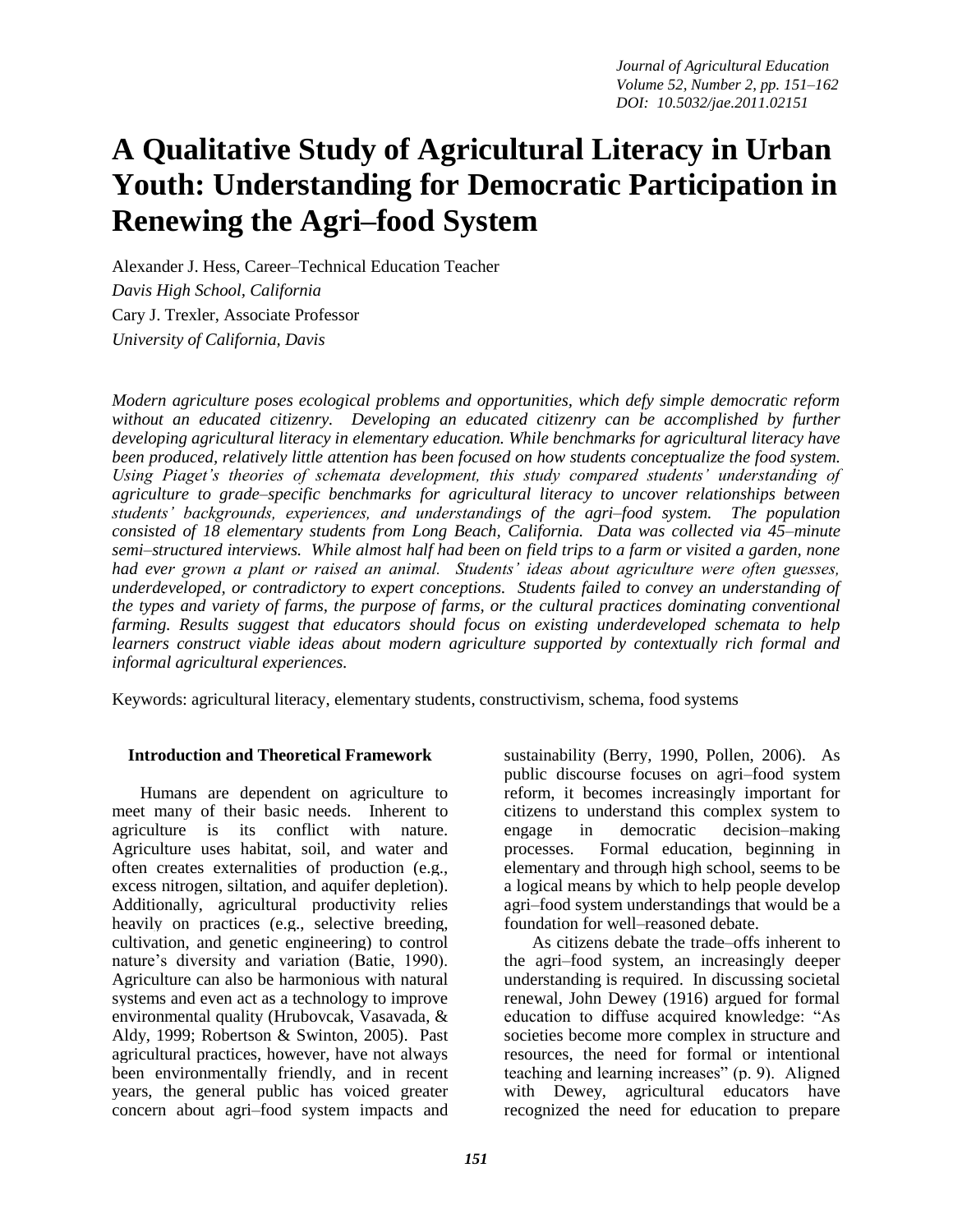citizens to make sense of agri–food system complexities. Agricultural educators' thinking about knowledge and understandings needed to understand the agri–food system has evolved over time. In the early 1990s, agricultural education researchers sought to define agricultural literacy and ferret out key agricultural concepts underpinning the definition. Frick, Kahler, and Miller (1991) suggested that agricultural literacy entailed "the understanding and knowledge necessary to synthesize, analyze, and communicate basic information about agriculture" (p. 52). In 1999, the National Council for Agricultural Education (1999) defined goals for literacy in terms of a person becoming "conversationally" literate

about agriculture, while Meischen and Trexler (2003) broadened the definition of *agricultural literacy* to include science– and technology– related concepts "required for personal decision making, participation in civic and cultural affairs, and economic productivity" (p. 44) manifested through public debate. As the definition of *agricultural literacy* continues to evolve, so shall its content and concepts.

Calls for agri–food system literacy have come primarily from two disciplines: science and agriculture education. In science education, the American Association for the Advancement of Science published *Benchmarks for Science Literacy* (1993, 2007) that defined content necessary for K–12 children to understand the scientific and technological underpinnings of the agri–food system. Similarly, agricultural educators published *A Guide to Food and Fiber Systems Literacy* (Leising, 1998) and defined what K–12 children should know about agri– food systems. Both documents promote the integration of multiple disciplines and a softening of barriers across domains to help students gain the requisite knowledge and understanding needed for democratic participation within the agri–food system. To understand how conceptual frameworks underpinning the agri–food system are acquired requires one to look at learning from a constructivist theoretical perspective.

Cognitive psychologists Piaget (1950) and Ausubel, Novak, and Hanesian (1978) theorized that learning is based on the integration of new perceptions and ideas into existing conceptual frameworks called *schemata*, while Bereiter (1994) suggested that learning occurs when individuals reconstruct their schemata. Schemata represent the mental patterns of interconnected information people hold about a topic. Schemata are constructed, deconstructed, and reconstructed to form new schemata. In other words, ideas or concept construction rely on the integration of new knowledge with existing knowledge structures. Constructivists view learning as a continually active process that occurs through interpretation of experience (or information) against the backdrop of past experience and existing knowledge (Bransford, Brown, & Cocking, 1999).

Integration of new knowledge and understanding requires challenges to existing knowledge structures, which allow for new ideas to be incorporated into preexisting schemata through a process of accommodation or assimilation (Piaget, 1973). From a constructivist perspective, educators promoting conceptual change seek to create disequilibrium in a learner's existing schema to force construction of new, more sophisticated understandings. In formal education, learning can be thought of as the alignment of a learner's schema to a specific goal conception. For this to happen efficiently, educators must gain insight into what learners already understand to help learners develop new or modified conceptions more closely aligned with the goal (Bransford et al., 1999).

In this study, constructivist theoretical perspectives and concomitant research methods are used to delve deeply into what elementary students understand about agriculture. Science and agriculture educational benchmarks (goal conceptions) provide a framework for the exploration of foundational knowledge and understanding that scaffold the construction of schema needed for democratic participation within the agri–food system.

# **Purpose and Objectives**

This study sought to determine elementary students' understandings of agri–food system concepts. The study's objectives were to (a) determine informants' backgrounds and agriculture experiences, (b) compare informant understandings of agriculture to expert conceptions of grade–specific benchmarks and benchmark sub–concepts for agriculture literacy from science and agriculture frameworks, and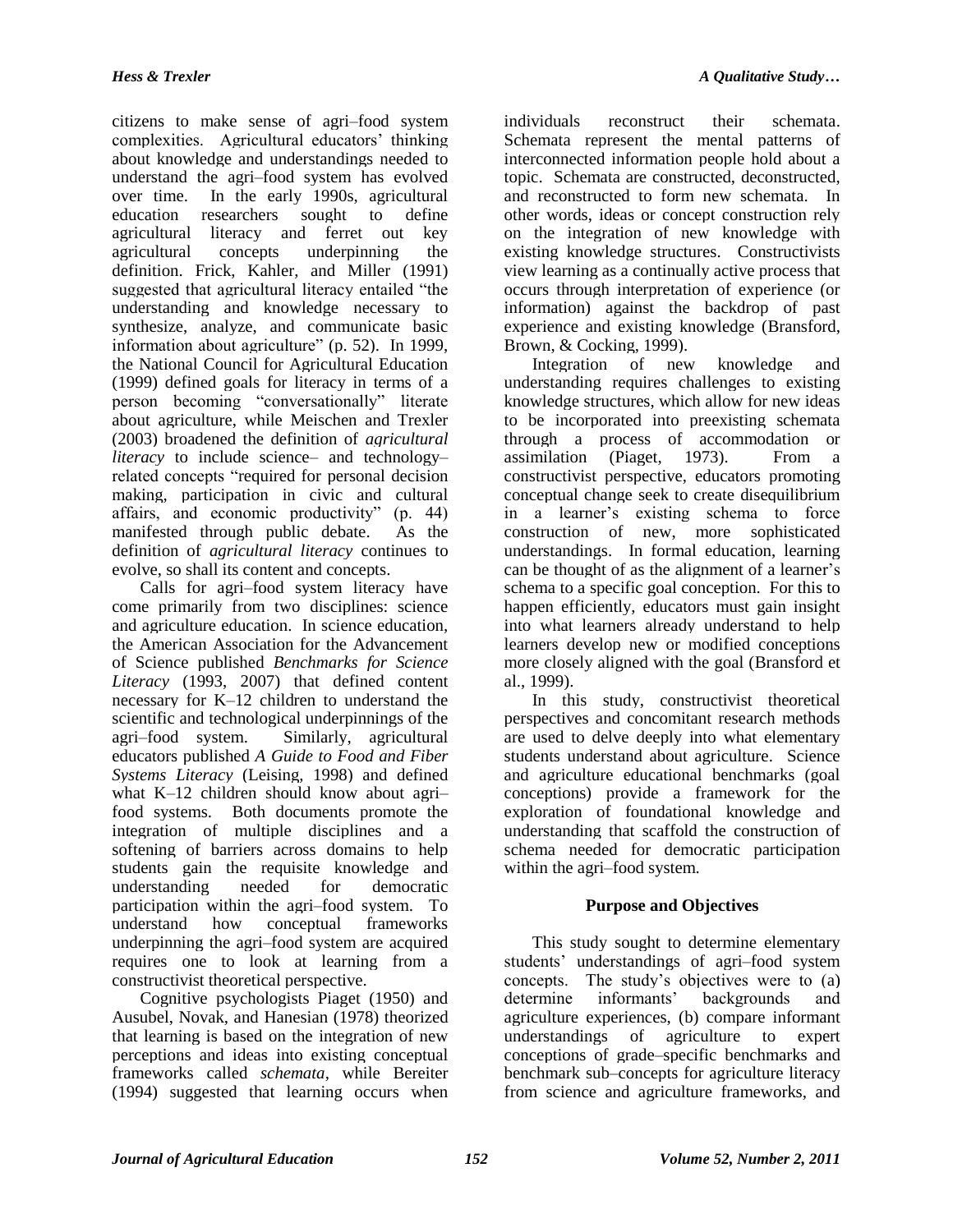(c) ascertain if themes or commonalties exist among informants with regard to their backgrounds, experiences, and understandings of the agri–food system.

# **Methods and Procedures**

# *Population*

The study included 18 informants from Long Beach, California. Upper elementary (grades 4 through 6) students were selected because they had reasonably well–developed language skills and were the same age as informants in similar studies on this topic. Individual students were selected based on gender, ethnicity, location, and type of residence to complement previous studies and reflect demographics of this study's local urban schools. This was accomplished by working with the Boys and Girls Club of Long Beach, California. The program's director recruited 10– and 11–year–old volunteers from the club's summer program. Compensation of \$300 was provided to the Boys and Girls Club for the benefit of all members. No participant received any direct compensation. Letters explaining the study's purpose and parental consent forms were sent home by the summer program director. All participants came to the interviews with signed parental consent forms and were read an age appropriate explanation of the interview protocol. The University of California, Davis Institutional Review Board, approved all procedures followed in this study.

# *Interview Protocol*

Semi–structured interviews were used to elicit informant agri–food system understandings and identify states of cognitive development (Trexler & Roeder, 2003). Interviews were 45 minutes in length and were audio and videotaped. Audiotapes were transcribed, serving as the primary data source. Videotapes were used to determine nuances in the informants' speech. In addition, field notes were analyzed as secondary data and participants were asked to confirm responses for triangulation purposes. Confirmation came at the conclusion of the interview as the researchers re–read interview field notes and asked the informants' if the researchers' interpretations of their responses were accurate.

The interview protocol was developed based on Trexler's (2000) synthesis of AAAS's (1993, 2007) *Project 2061 Benchmarks for Science Literacy* and *A Guide to Food and Fiber Systems Literacy Framework* (Leising, 1998). Relevant K–5 grade–level benchmarks guided questioning and were the basis for analysis.

# *Analysis of Data*

To promote trustworthiness of results, researchers employed established qualitative methods. First, to bring forth potential biases, the authors were both high school agriculture teachers and are now currently agriculture teacher educators with particular interest in agricultural literacy. Second, during each phase of study, methods were employed to minimize potential biases by use of independent review and peer verification procedures.

Analysis of data involved four phases and was modeled after Hogan and Fisherkeller's (1996) study that explored elementary students' understanding of a complex scientific concept: *Nutrient Cycling in Ecosystems*. In the first phase, expert propositions for the agri–food system and related sub–concepts were developed and were validated by experts from science and agricultural education. Expert propositions, based on Trexler's (2000) benchmark synthesis, were used as goal statements for comparative analysis.

In the second phase, interview responses were translated into representational propositions. Interview transcripts and investigator notes were used to write representations of informant propositions. Drafts were compared to recordings to refine propositions and confirm interpretations. Peer review processes were used to confirm the accuracy and trustworthiness of informant propositional statements. An expert was asked to randomly select any two propositional statements, listen to recorded interviews, and read propositional statements prepared from the interviews. Validation of propositional statements required 100% agreement of codings between the researchers and the external expert. If 100% agreement was not met, data were reviewed again, revisions made, and the processes repeated.

The third phase focused on coding informant responses. Sophistication of informant thinking about a given goal's conception was judged for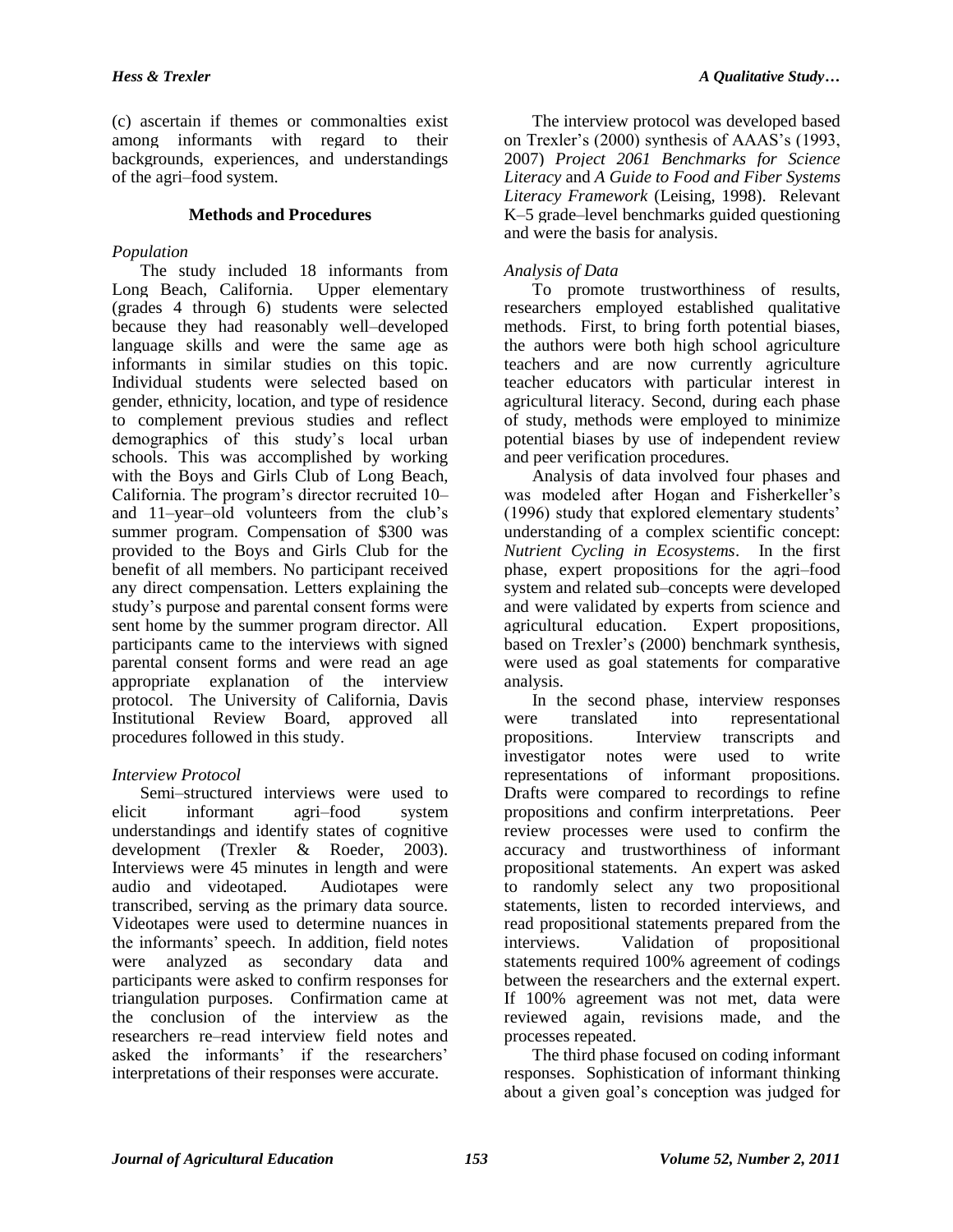each benchmark along two dimensions: quality (compatibility) and depth (elaboration of response) in comparison to the expert proposition. Informant understandings were assigned codes based on this bimodal coding scheme (Hogan & Fisherkeller, 1996). Table 1 presents the bimodal coding scheme used to determine the compatibility of informants' responses with the expert propositions.

Table 1

*Coding Scheme for Comparing Informant Propositions to the Expert's*

| Code                    | Description                                                                   |
|-------------------------|-------------------------------------------------------------------------------|
| Compatible elaborate    | Statement concurs with the expert's proposition and has sufficient detail     |
| (CE)                    | to show the thinking behind the concepts articulated                          |
| Compatible sketchy      | Statement concurs with expert proposition, but essential details are          |
| (CS)                    | missing; bits and pieces of facts are articulated but are not synthesized     |
|                         | into a coherent whole                                                         |
| Compatible/incompatible | Sketchy statements are made that concur with the proposition but are not      |
| (CI)                    | elaborated on; at times, statements contradict proposition                    |
| Incompatible sketchy    | Statements disagree with the proposition but provide few details and are      |
| (IS)                    | not reoccurring; responses appear to be simply guesses                        |
| Incompatible elaborate  | Statements disagree with proposition and informants provide details or        |
| (IE)                    | personal logic supporting them; same<br>similar<br>coherent.<br><sub>or</sub> |
|                         | statements/explanations recur throughout the conversation                     |
| Nonexistent             | Informant responds "I don't know" or does not mention the topic when          |
| (N)                     | asked a question calling for its use                                          |
| No evidence             | Topic was not directly addressed by a question and the informant did not      |
| $\circledR$             | mention it within the context of a response to any question                   |

Informant responses were also coded numerically based on a comparison of responses to underlying benchmark sub–concepts. To ensure trustworthiness and credibility of coding, another researcher coded the sub–concepts independently. Prior to coding, intercoder reliability was set at a correlation coefficient of  $(r = .90)$  and actual correlation coefficients were above  $(r = .93)$ .

The final phase of analysis sought confirming and disconfirming evidence of patterns among individuals (Huberman & Miles, 1994). First, benchmarks were analyzed across individuals. Second, portraits of informant thinking were analyzed to ascertain how understandings influenced understanding of another benchmark and, ultimately, the goal conception. The last step used the constant comparative method to analyze patterns developed across and between participants' responses to flesh out specific commonalities (Glaser & Strauss, 1967).

# **Findings**

# *Research Objective One: Informants' Backgrounds and Experiences*

*Background.*Race, gender, age, and grade– level demographics were collected. Gender and race were determined by the investigator's visual observation. Ten informants were girls,<br>and eight were boys. Of the ten female and eight were boys. informants, nine were African American and one was Hispanic. Seven male informants were African American, and one male informant was Caucasian. Ages ranged from 9–11 years of age. At the time of the interviews, informants were enrolled in public schools with traditional academic year schedules. Nine informants were entering the sixth grade. Eight informants were entering the fifth grade. The last informant was entering the fourth grade. All informants were raised in a major urban metropolitan area.

*Agricultural experiences.*During interviews, informants described the origin of cheeseburger components and if they had been to a place similar to what they described. For example, some informants said tomatoes came from gardens. As a result, conversations turned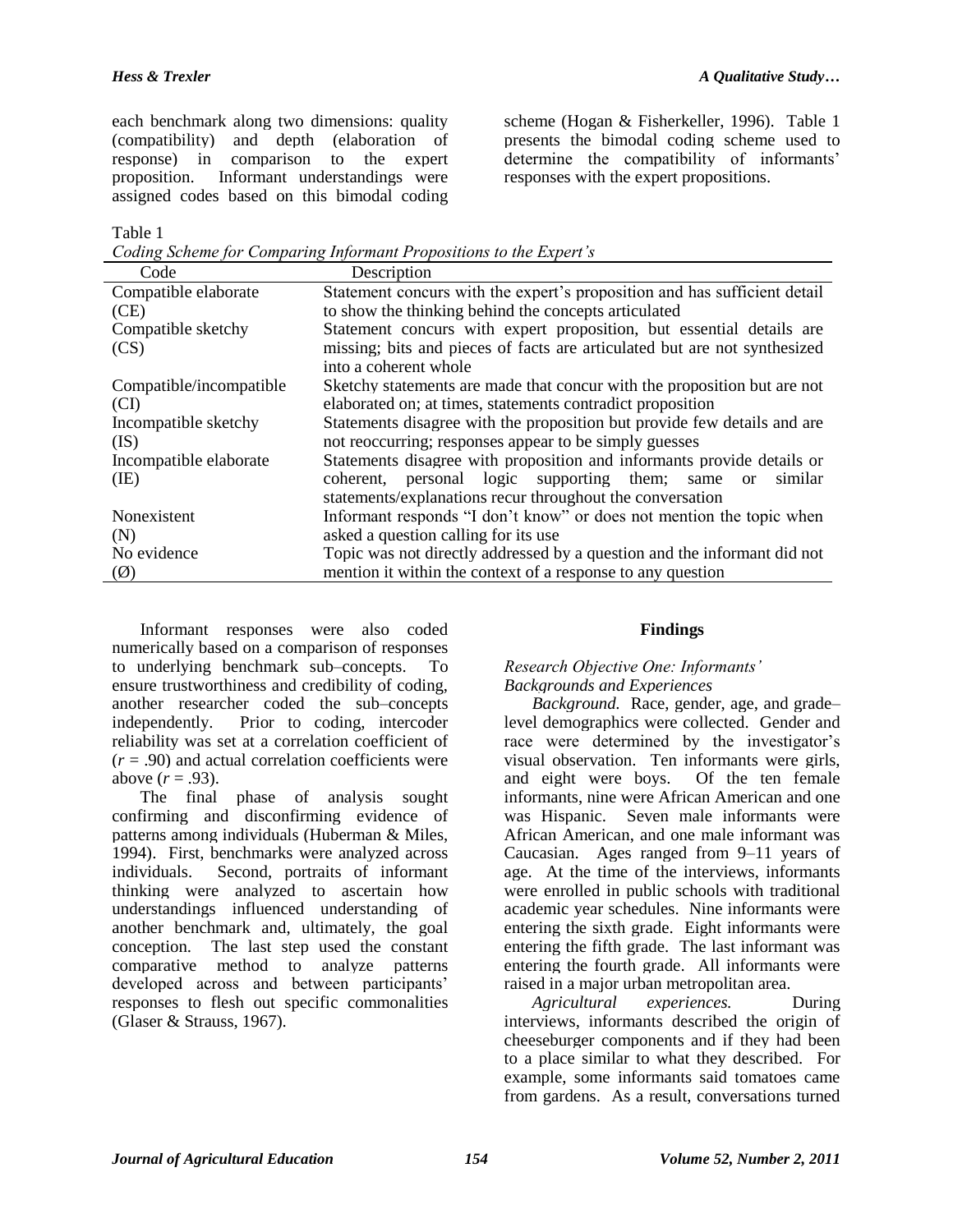to gardens. This information was used to determine informants' agricultural experiences.

A school–based field trip and visiting a relative's garden were mentioned most frequently as an agriculturally related experience. Of the group, eight informants had gone on a field trip to a farm, and seven had had an experience in a garden. Three informants discussed a visit to their grandparents' family farm. One noted a visit to a "dirt farm," where her aunt kept a horse. One informant discussed a school–site presentation by a Mobile Dairy Education Unit. Three informants had no agricultural experiences, and no informant grew plants or raised animals.

## *Research Objective Two: Comparison of Informant Understandings to Expert Conceptions, Grade–Specific Benchmarks, and Benchmark Sub–concepts*

The concept "what is agriculture?" framed the study. The three agriculture benchmarks included in this concept were to (a) identify a variety of farms and their products, (b) describe basic needs farms provide, and (c) describe local agriculture. Initial questions for informants were based on what they understood about the components of a cheeseburger. The informants' prior knowledge of the cheeseburger served as a basis for initial conversations, which then led to more a deeper exploration of what informants understood about the agri–food system.

*Benchmark 1: Identify a variety of farms and their products.*Informant responses were analyzed for benchmark sub–concept language and were compared to the expert's goal conception for bimodal coding. A superscript number represented the total number of sub– concepts addressed. Sub–concepts for this benchmark were (a) animal–based production operations, (b) plant–based production operations, (c) animal and plant production combinations, (d) size or variety in scale of operations, and (e) ownership type. Table 2 presents informant codings for identifying a variety of farms and their products.

## Table 2

|  |  |  | Informant Coding for Benchmark 1 and Benchmark 1 Sub-concepts |
|--|--|--|---------------------------------------------------------------|
|  |  |  |                                                               |

|                             | .                                                                 |              |                          | Informants                            |                                                |        |                          |
|-----------------------------|-------------------------------------------------------------------|--------------|--------------------------|---------------------------------------|------------------------------------------------|--------|--------------------------|
|                             | Alicia,                                                           |              |                          | Denise,                               |                                                |        |                          |
|                             | Sandi,                                                            | Lilly,       |                          | Nancy,                                |                                                |        |                          |
|                             | Delaine,                                                          | Montie, Art, |                          | Suzanne,                              |                                                |        |                          |
| Sub–concept                 | Lynn, Logan                                                       | LeMarr       | Parker                   | Paul, Greg                            | Trisha                                         | Victor | Virginia                 |
| Animal crop                 | X                                                                 |              | X                        | X                                     |                                                |        | X                        |
| Plant crop                  |                                                                   |              | X                        |                                       | X                                              |        | X                        |
| Ani & plant                 |                                                                   | X            | X                        |                                       |                                                | X      |                          |
| Size or scale               |                                                                   |              |                          |                                       |                                                |        |                          |
| Ownership                   |                                                                   |              |                          |                                       |                                                |        |                          |
| $\text{Codings}^{\text{a}}$ | CS <sup>1</sup>                                                   | $CS^1$       | $\mathbb{C}\mathbb{S}^3$ | $\mathrm{CI}^{\scriptscriptstyle{1}}$ | $\mathrm{CI}^{\scriptscriptstyle{\mathrm{I}}}$ | CI'    | $\mathbf{C}\mathbf{I}^2$ |
|                             | <i>Note</i> . A "X" indicates that the sub-concept was addressed. |              |                          |                                       |                                                |        |                          |

<sup>a.</sup> The superscript represents the total number of sub–concepts addressed by the informant

In terms of sub–concepts, 12 informants (67%) used language related to animal–based farming operations. Six informants (33%) addressed diversified plant and animal farming operations, and three (17%) described plant– based farming. No informant used language congruent with describing variations in farm size or ownership.

Relative to the holistic bimodal coding, eight informants (44%) described farms in a *compatible incompatible* (CI) manner when compared to the goal conception. CI

descriptions used words that were congruent with elements of the expert proposition but were not elaborated on. Further, CI informants expressed concepts that contradicted or opposed the goal conception. Virginia, an example of a CI code, discussed plant and animal products coming from a variety of farms that raised both<br>plants and animals. At times. Virginia's At times, Virginia's descriptions were aligned with the goal conception, but incompatible concepts surfaced when she was asked to expand on her description. For example, Virginia described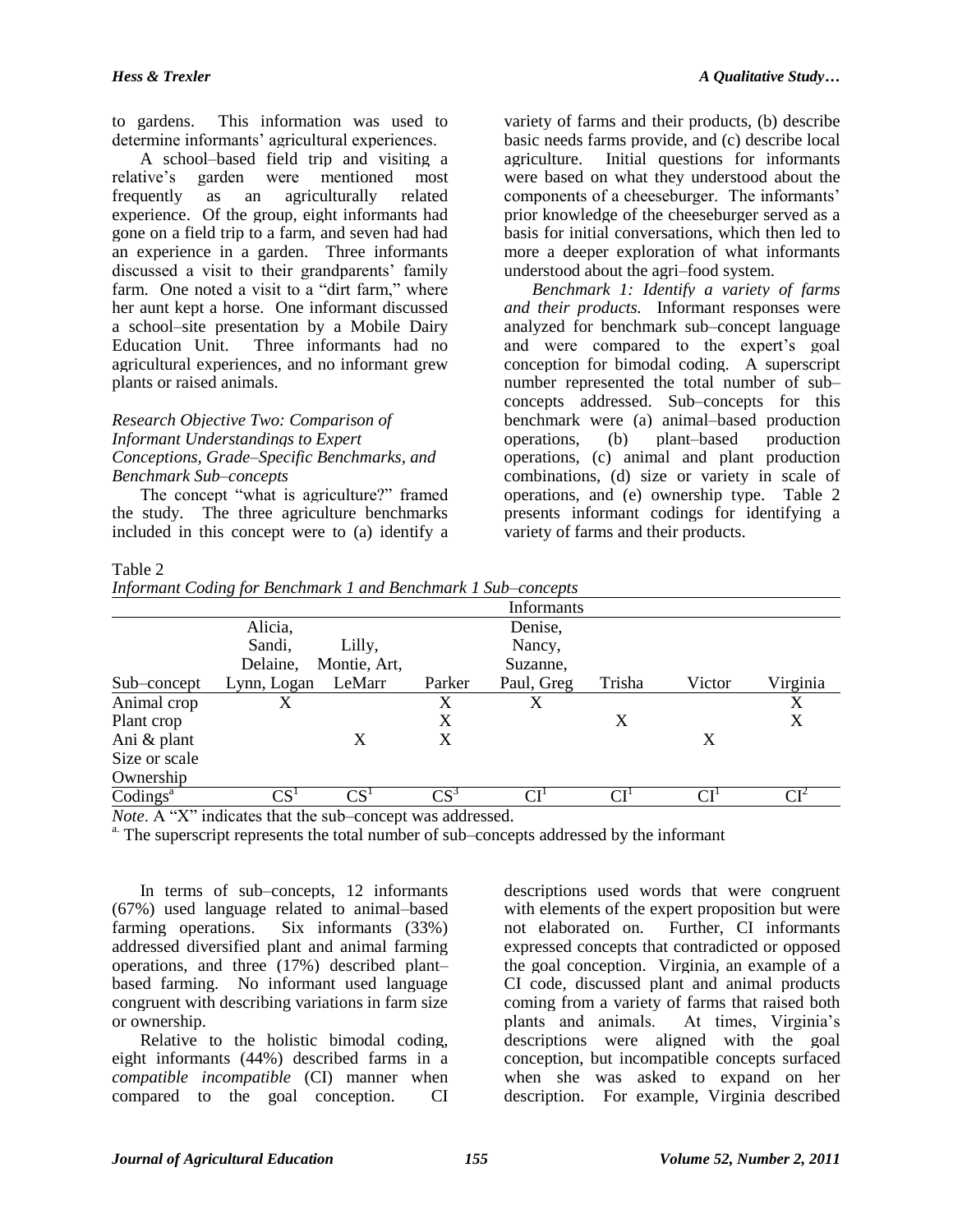both plant and animal farms that were overly diversified and not aligned with most modern agricultural practices. Virginia's transcript is provided as an example of discourse from a typical CI informant:

INTERVIEWER (I): So [you mentioned earlier] there are animal farms and plant farms. VIRGINIA (V): Mm hmm [yes].

- I: OK, can you describe the plant farm for me?
- V: Well, the farmer has seeds and he builds a whole row of dirt and he plants the seeds in a row, in each row and they come in separately so they won't get mixed up. They have each of the vegetables come in a different row.
- I: OK, and can you describe the animal farm?
- V: Well they also separate the animals too 'cause they don't want anything bad happening to them.
- I: And what animals do they separate at an animal farm?
- V: Chickens, roosters, sheep, pigs, cows, yeah.
- I: Are there any plants on an animal farm?
- V: Yeah, there's some like hay they buy for them to eat.
- I: How about the plant farms? Are there any animals at the plant farms?  $V: No.$

Most informants (56%) described farms in a *compatible sketchy* (CS) manner when compared to the goal conception. CS descriptions were congruent with elements of the goal conception, but essential components were missing. Parker, coded CS, was asked follow–up questions after he described a historic farm he toured while in kindergarten. An excerpt from Parker's transcript is detailed below:

INTERVIEWER (I): OK. And so what kind of things do we get from a farm?

PARKER (P): We get eggs from chickens. We get milk and meat and cheese from cows. We get vegetables, and we get wheat and grains.

- I: OK. And what was "tending the field"? What was he doing in the field?
- P: At the farm, he was like plowing and the plowing is like . . . he attaches this thing to the back of his horse, and the horse pulls it

and he was plowing the grain, harvesting the wheat, and picking vegetables.

- I: OK. What else do we get from farms?
- P: We get fruit. We get like apples, bananas—I don't know about grapes—oranges and pears.
- I: And pears? Were these at the farm you toured?
- P: Some, yeah.
- I: Some of them were? OK. And do all farms have them?
- P: No.
- I: No. So there are different farms?
- P: Yeah.
- I: Why are they different?
- P: They're different farms because usually like farms, they just specialize in one special thing.
- I: Why do you think they do that?
- P: Because they know that they . . . that's what they're better at, and they know that they're used to that so they can make more money doing just that.

Parker's descriptions of farms and farming operations were congruent with the goal conception, but did not address variation in farm size, ownership, nor modern mechanized production.

*Benchmark 2: Describe basic needs farms provide.* Informants were asked about biological and physiological needs of plants, animals, and humans and to describe the basic needs farms provided. Informant responses were analyzed for benchmark sub–concept language and compared to the expert's goal conception for coding. There were five sub–concepts for this benchmark: (a) food for people, (b) food for animals, (c) shelter for people, (d) shelter for animals, and (c) clothing (fiber, fur, or leather) used for human protection. Table 3 presents informant codings for describing the basic needs that farms provide.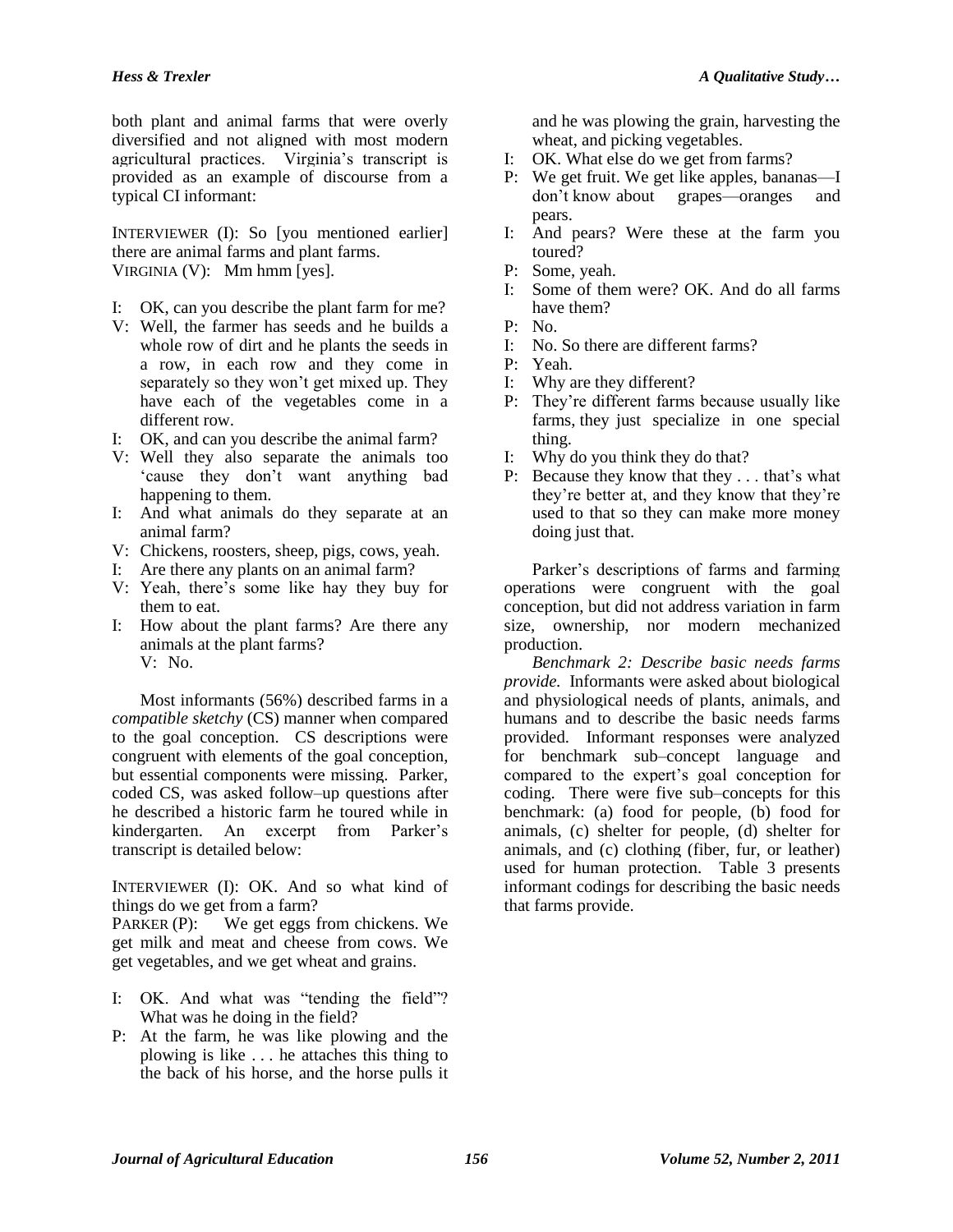$T<sub>1</sub>$   $\sim$ 

| Informant Coaing for Benchmark 2 and Benchmark 2 Sub-concepts |                |                        |         |                          |          |              |
|---------------------------------------------------------------|----------------|------------------------|---------|--------------------------|----------|--------------|
|                                                               |                |                        |         | Informants               |          |              |
|                                                               |                | Trisha,                |         |                          |          |              |
|                                                               |                | Alicia and Montie, and | Art and | Nine $(9)$               |          |              |
| Sub–concept                                                   | Sandi          | Logan                  | LeMarr  | <b>Informants</b>        | Virginia | Lynn         |
| Food-people                                                   |                | X                      | X       |                          | X        | X            |
| Food-animals                                                  |                |                        |         |                          |          |              |
| Shelter-people                                                |                |                        |         |                          |          |              |
| Shelter-animal                                                |                |                        |         |                          | X        |              |
| Clothing                                                      |                |                        | X       |                          |          | X            |
| $\text{Codings}^a$                                            | $\mathbf{N}^0$ | $\mathrm{CS}^1$        | $CS^2$  | $\mathsf{C}\mathsf{I}^1$ | $\cap$ T | $\rm CI^{2}$ |
| $\sim$ $-$                                                    |                |                        |         |                          |          |              |

| L'able 5 |  |  |                                                               |
|----------|--|--|---------------------------------------------------------------|
|          |  |  | Informant Coding for Benchmark 2 and Benchmark 2 Sub–concepts |

<sup>a.</sup> The superscript numeral equals the total number of sub–concepts addressed by the informant.

In terms of sub–concepts, analysis revealed that all but two informants, Alicia and Sandi, described farms as providing humans with food. Although several informants mentioned animals being fed by a farmer, no informant described farms as locations that produced food eaten by animals. With respect to *shelter* sub–concepts, only Virginia described farms as providing products used for shelter by humans *or* animals. For the last sub–concept related to clothing, three informants provided superficial descriptions that included the terms wool and fur.

Relative to the holistic bimodal coding, 2 of 18 informants (11%), Alicia and Sandi, were *nonexistent* (N) when propositional statements were compared to the goal conception. Alicia and Sandi failed to address any sub–concept, even in an incompatible manner. Five or 28% of informants were coded CS because their responses concurred with the expert proposition, but essential detail and key sub–concepts were missing (e.g., discussion of timber products for shelter or plant fibers for clothing). LeMarr, a CS informant, spoke of a specific animal–based textile, wool, but did not mention plant–based textiles, fur, or leather. LeMarr's transcript is provided as an example of a CS–coded informant:

INTERVIEWER (I): You were in the third grade and you got to milk a cow. And what else did you get to do?

LEMARR (L): They brought out some baby chicks, and we were able to hold them. And then we got to see some goats and sheep. Oh yeah, we saw sheep's wool, get worn into yarn.

- I: And, and so what'd you learn about the farm by going there?
- L: I learned that it takes a big responsibility to keep it moving and shipping products. And it's pretty hard to make wool into yarn, plus you have to dye it after.
- I: What are the products they were talking about? Do you remember?
- L: They were talking about like jackets and wool collars and I think that's it.

The remaining 11 (61%) informants were coded CI because their descriptions included both compatible and incompatible statements when compared to the goal conception. Lynn, for example, first stated farms produce food but did not communicate anything broader (e.g., food is a basic human necessity or farms were essential to human existence). Most CI informants made sketchy statements that lacked support or provided contradictions that went unresolved.

*Benchmark 3: Describe local agriculture.* Informants were asked to describe where production agriculture occurred and the reasons why these locations were chosen. Additional questions were also asked about production agriculture in the informant's city, county, region, and state. Codes were assigned based on responses for benchmark sub–concept language and goal conception comparisons. Because the informants lived in California, known for diverse growing conditions and a variety of crops produced, sub–concepts for this benchmark were labeled by geographic area (city, county, region, and state) to provide a frame of reference for analysis.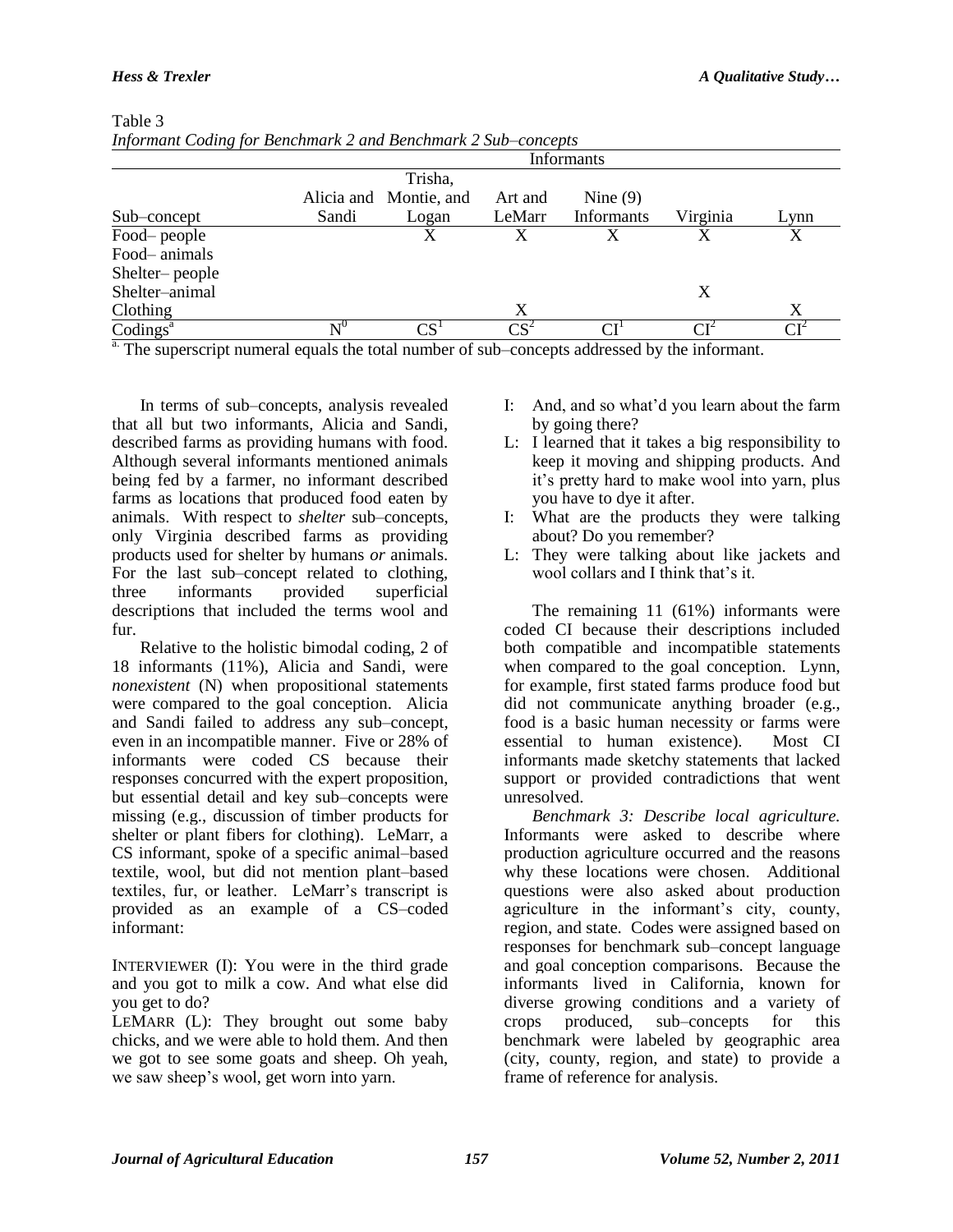Table 4

Table 4 presents informant codings form describing local agriculture.

| Informatic County for Denemiative and Denemiative Suite concept |                  |                 |         |                 |                 |                 |                 |        |        |
|-----------------------------------------------------------------|------------------|-----------------|---------|-----------------|-----------------|-----------------|-----------------|--------|--------|
|                                                                 |                  |                 |         |                 | Informants      |                 |                 |        |        |
|                                                                 |                  |                 | Denise, |                 |                 |                 |                 |        |        |
|                                                                 |                  |                 | Nancy,  |                 |                 | Sandi,          |                 |        |        |
|                                                                 |                  |                 | Lilly,  |                 |                 | Delaine,        |                 |        |        |
|                                                                 | Victor           |                 | Paul,   | Suzanne         |                 | Montie,         |                 |        |        |
| Sub-concept                                                     | Logan            | Virginia LeMarr |         | Greg            | Alicia          | Parker          | Trisha          | Lynn   | Art    |
| City                                                            |                  |                 |         | X               |                 |                 | X               |        | X      |
| County                                                          |                  | X               |         |                 | Χ               |                 |                 | X      | X      |
| Region                                                          |                  |                 |         |                 |                 |                 |                 |        |        |
| State                                                           |                  | X               |         |                 |                 | X               | X               | X      | X      |
| $\text{Codings}^{\text{a}}$                                     | $\mathrm{N}^{0}$ | $CI^2$          | $IS^0$  | $\mathrm{IS}^1$ | $\mathrm{IS}^1$ | IS <sup>1</sup> | IS <sup>1</sup> | $IS^2$ | $IS^3$ |

| TMOTO I                                                      |  |
|--------------------------------------------------------------|--|
| Informant Coding for Benchmark 3 and Benchmark 3 Sub–concept |  |
|                                                              |  |

<sup>a.</sup> The superscript numeral equals the total number of sub–concepts addressed by the informant

With respect to sub–concepts, informants' descriptions were analyzed for references to production agriculture within the specific sub– concept geographic areas. Four informants (22%) described production agriculture in Long Beach, while the same number described production agriculture in Los Angeles County. No informant described production agriculture on a regional basis. The remaining eight informants (44%) described agriculture that occurred in California.

Relative to the holistic bimodal coding, comparative analysis was completed for each informant. Analysis showed benchmark understandings to be largely incompatible with the expert's goal conception. Two informants (11%) were coded as (N) because they were unable to describe where agriculture production occurred. Virginia alone, or 6% of informants, was coded CI because her response included both compatible and incompatible statements. Most informants (83%) were coded incompatible sketchy (IS) because their descriptions appeared to be guesses. Art's transcript exemplifies IS–coded responses:

INTERVIEWER (I): Are there any other farms close by? ART (A): I think so.

I: You think so?

- A: Yes.
- I: OK. How about farther away?
- A: Yeah.

I: Yes?

- A: Like other countries have farms, I guess.
- I: Other countries, too?
- A: Yes.
- I: OK. Where do you think most farms are located?
- A: California.
- I: California. How come?
- A: I guess, I just guessed.

*Research Objective Three: Ascertain If Themes or Commonalties Exist Among Informants With Regard to Backgrounds, Experiences, and Understandings of the Agri–food System* 

Research Objective Three was met by analyzing data across and between the informant group and the benchmarks. Common patterns among informants were their (a) African American origins (only one informant was Caucasian and one Latino), (b) age (approximately 10–11 years), and (c) lack of agricultural background or experiences. Patterns and commonalities found in understandings of benchmarks and sub–concepts are presented by benchmark below.

*Benchmark One: Identify a variety of farms and their products.* Common patterns in understandings emerged across the informant group. First, all but one informant described farms using terms that weighed heavily on animal production or animal production activities. All informants described farms in a generic manner with a large variety of products. While it was common for farms to have generic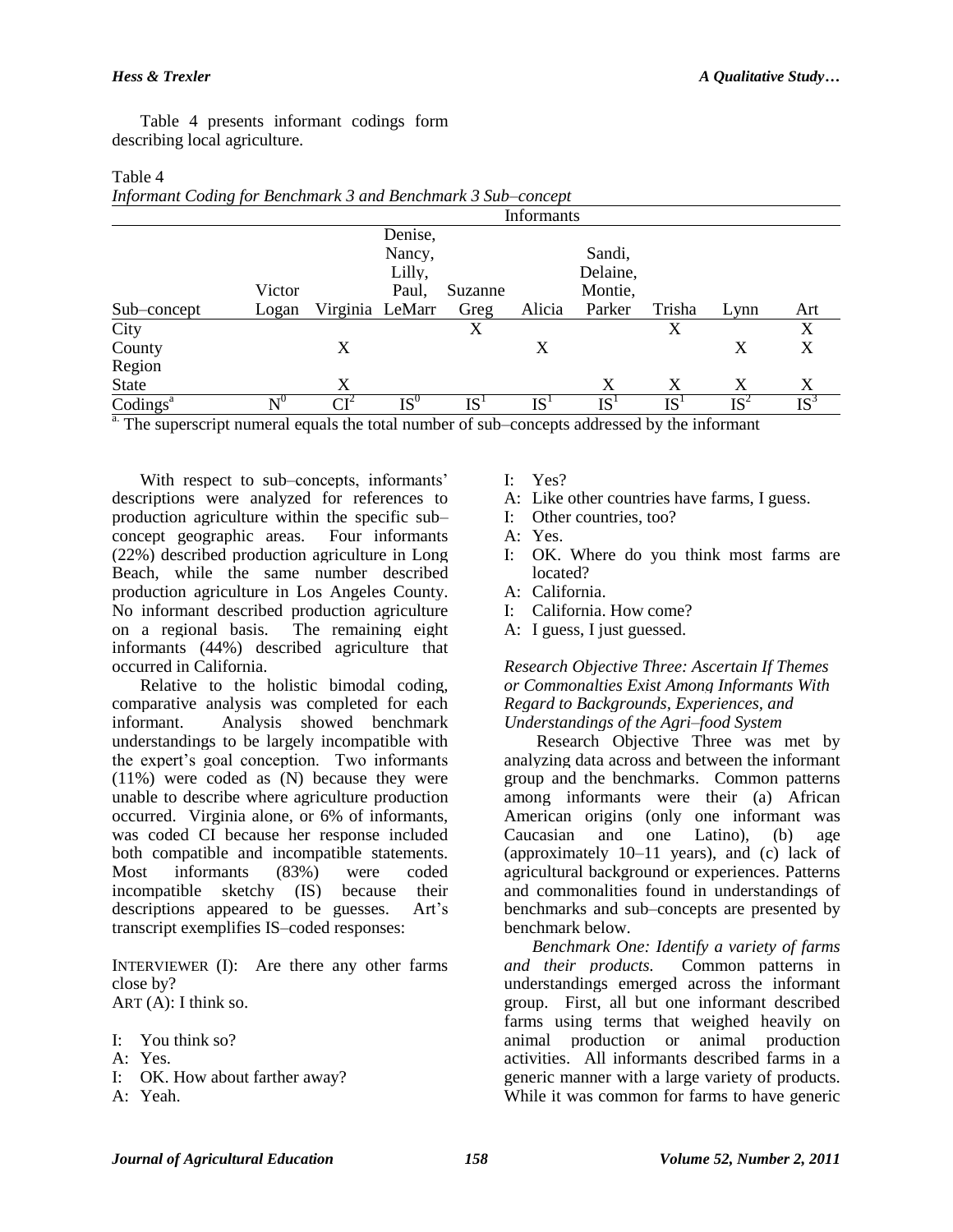descriptions and a variety of crops, patterns also emerged in benchmark goal conception comparisons. Every informant provided partially compatible descriptions but also included inaccurate statements or, more frequently, left out essential details.

*Benchmark Two: Describe basic needs farms provide.* The informants' benchmark– related discourse revealed four commonalities within Benchmark Two: (a) farms were perceived to provide people with the basic necessity of food, (b) animals were excluded (domesticated or wild) as benefactors of farms, (c) neither shelter nor clothing (except for three informants) were described as farm products, and (d) no informant met the benchmark goal conception because they left out essential details or, more frequently, included inaccurate statements.

*Benchmark Three: Describe local agriculture production.* Informants' descriptions of local agricultural production were analyzed for patterns and commonalities; three commonalities were revealed: (a) farms or farm production were not described on a *regional* basis, (b) fewer than half of informants described farms or farm production on a *state* basis, (c) *county–* or *city*–based farms and farm production descriptions did not accurately reflect agricultural production for these locations, and (d) understandings of the benchmark goal conception were incompatible and, in two instances, nonexistent. Ultimately, informants' descriptions revealed a pattern of what appeared to be guesses as to what local agricultural production looked like. Generally, then, descriptions overwhelmingly did not convey an understanding of California's agriculture production, local or otherwise.

# **Conclusions/ Recommendations/ Implications**

Because this is a qualitative study, conclusions cannot be generalized to larger populations, but add to a growing body of similar research focused on advancing agricultural literacy. The study revealed informants lacked background that supported the construction of agricultural knowledge and understanding. When compared to grade– specific benchmarks, few areas of compatibility existed. In general, patterns surfaced that pointed to the informants' lack of schemata

needed to articulate an understanding of the goal conception "what is agriculture?" Informants appeared to be missing essential sub–concepts preventing them from developing schema needed for understanding agricultural and science educational benchmarks.

To help learners align their thinking with desired goal conceptions, educators can focus curriculum development and teaching on the existing underdeveloped schemata held by learners. In this study, elementary school informants shared common ideas about farm structure and farm diversification, similar to the findings of other studies that focused on unearthing students' ideas about the agri–food system (Meischen & Trexler, 2003; Trexler, 2000). On the basis of this line of research, educational approaches can be developed to help learners build schemata that are more compatible with modern agricultural production systems. Similarly, because most informants understood that farms provide food for people, this accurate but limited schema can be used to build more complex ideas about the basic necessities farms provide both humans and animals (e.g., shelter, clothing, and animal feed). Informants' ill–conceived understandings of local agriculture can be challenged to help learners construct accurate conceptions. By challenging and building on existing schema, connections across multiple domains (e.g., economics, geography, environmental science) can be leveraged to help learners construct compatible and robust schemata on which to build more complex understandings.

Constructivist–based approaches for teaching agricultural literacy require experiential learning elements. Experiential education, a philosophical approach to teaching aligned with constructivism, underpins agricultural education philosophy (Roberts, 2006). Formal and informal contexts contribute to a learner's construction of knowledge. Informants in this study lacked the background and agricultural experiences needed to support schema development.

Educating young people to become informed decision makers requires intentional teaching and learning. Based on constructivist learning theory, which views learning as the interpretation of experience, direct involvement in agricultural endeavors can provide a foundation on which learners construct new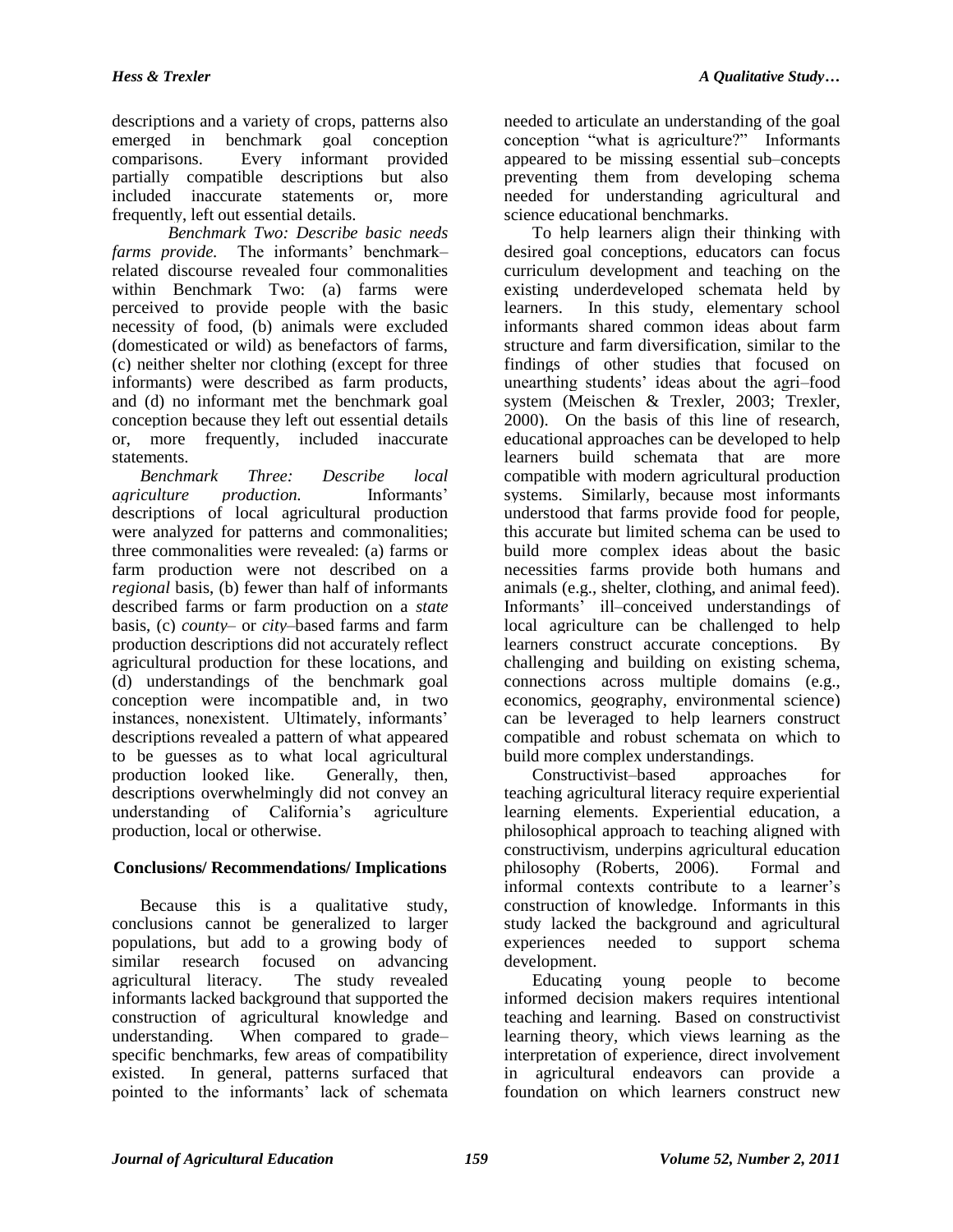schema. Educators, therefore, should provide learners with opportunities to engage in agricultural experiences (e.g., school gardens, animal care, cooking, etc.) as a way to develop missing schemata. With these informal experiences, along with content provided in classrooms, young learners can develop schemata on which to build more complex understandings required for democratic reform of the agri–food system.

Some researchers might ask, "What is new here?" and "What are the implications of this research?" They might say, "the Agricultural Education field has proven time and again that elementary students do not understand agricultural concepts. What does this study add to the field?" The authors reply, first, most elementary students do appear to understand where their food comes from – farms; however, they do not understand details about the agri– food system and oftentimes hold misconceptions that may hinder their acquisition of new schema. Second, few Agricultural Education researchers have used schema theory as a basis for analysis of student conceptions, although science education has been using this frame for over 25 years. This study shows that these methods are applicable to Agricultural Education research. Third, constructivist theory is one of the leading frames guiding the education field writ large. This theory, however, is rarely used by Agricultural Education researchers. Why does the Agricultural Education discipline nearly ignore this foundational theory that most other educational disciplines employ? Therefore, a major implication of this research study is found in the theoretical framework and attendant

methodologies used to ferret out agri–food system understandings of elementary aged informants.

The next steps in this line of research are along these lines. In this study, a detailed examination of findings shows that a few students did possess compatible, but somewhat sketchy understandings of agri–food system concepts, but not the majority. Based on what is known about how people learn (Bransford et al., 1999) and science education research (Driver & Easely, 1978; Driver, Guesne, & Tiberghien,1985; Brook & Driver, 1989), which points out that students in different countries and across socio–economic divides typically hold similar conceptions about natural occurring phenomena, the following questions arise: (a) Why is it that some students with the same formal education and similar backgrounds and experiences as their peers possess more complex and accurate schema? and (b) What helped the more sophisticated informants construct nearly compatible schema (with experts), which was called upon to provide a foundation for elaborate and detailed conversations about the agri–food system?

In terms of intentional teaching, the following questions arise: (a) What would a teacher need to do to help bring the majority of students in this study to the same level as their more sophisticated peers? and (b) What specific subject matter, teaching methods, experiences, etc. would be most efficacious to help all students construct an understanding of agri–food system concepts? and (c) What type of training would be needed to prepare teachers help students construct more accurate schema?

## **References**

- American Association for the Advancement of Science. (1993). *Benchmarks for science literacy.* New York, NY: Oxford University Press.
- American Association for the Advancement of Science. (2007). *Benchmarks online.* Retrieved from http://www.project2061.org/publications/bsl/online/index.php
- Ausubel, D. P., Novak, J. D., & Hanesian, H. (1978). *Educational psychology: A cognitive view* (2nd ed.). New York, NY: Holt, Rinehart and Winston.
- Bransford, J. D., Brown, A. L., & Cocking, R. R. (1999). *How people learn: Brain, mind, experience, and school.* Washington, D.C.: The National Academies Press. Retrieved from http://www.nap.edu/openbook.php?isbn=0309070368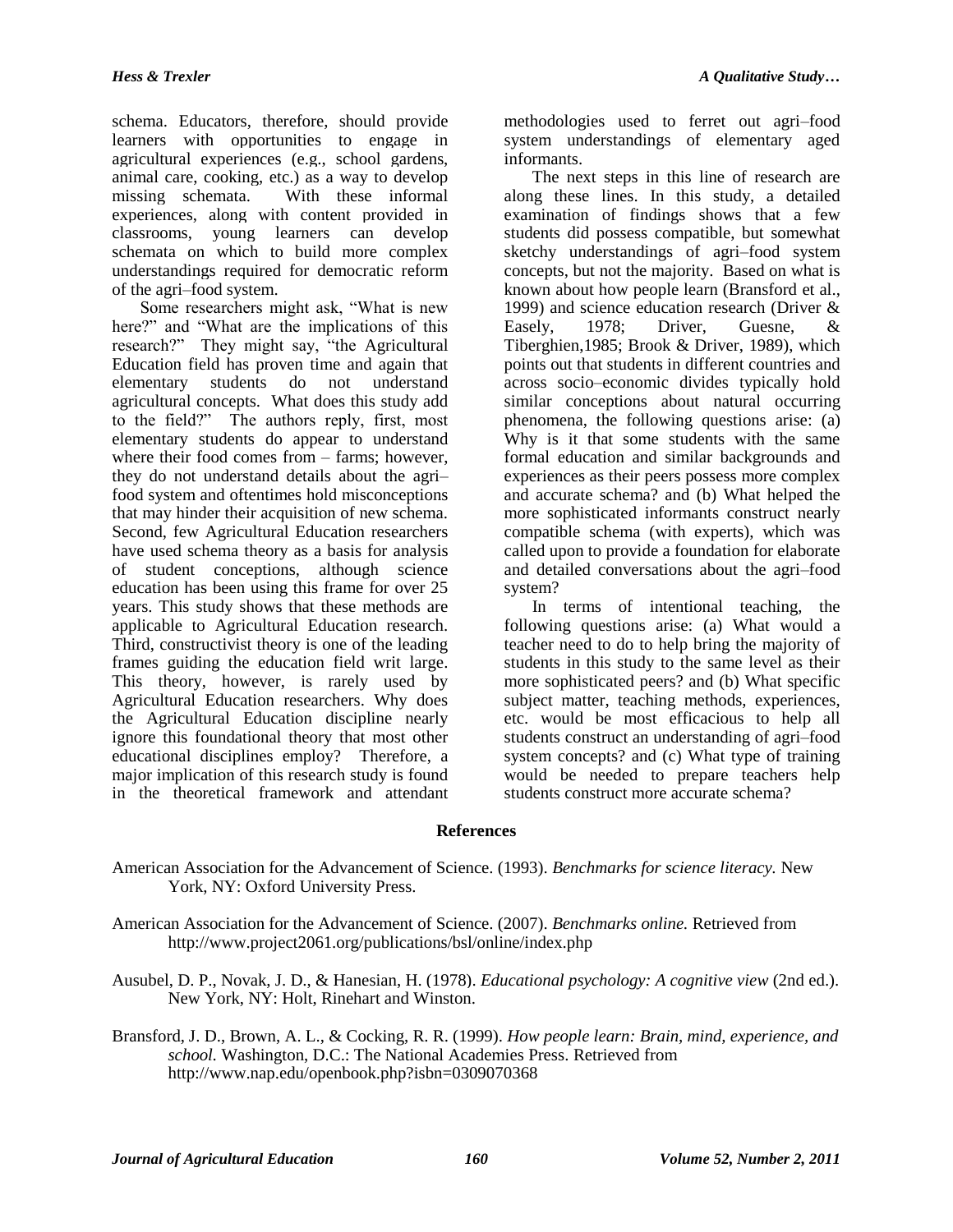- Batie, S. S. (1990). Agricultural policy and environmental goals: Conflict or compatibility? *Journal of Economic Issues, 24*, 565–573.
- Bereiter, C. (1994). Constructivism, socioculturalism, and Popper's world 3. *Educational Researcher, 23*(7), 21–23. [doi:10.2307/1176935](http://dx.doi.org/10.2307%2F1176935)
- Berry, W. (1990). *What are people for*. New York, NY: North Star Press.
- Brook, A., & Driver, R., & Hind, D. (1989). *The development of pupils' understanding of the physical characteristics of air.* Leeds, UK: Centre for Studies in Science and Mathematics Education.
- Dewey, J. (1916). *Democracy and education*. New York, NY: Macmillian Publishing Co.
- Driver, R., & Easley, J. (1978). Pupils and paradigms: A review of literature related to concept development in adolescent science students*. Studies in Science Education, 5*, 61–84. [doi:10.1080/03057267808559857](http://dx.doi.org/10.1080%2F03057267808559857)
- Driver, R., Guesne, E., & Tiberghien, A. (1985) *Children' s ideas in science.* Buckingham, England: Open University Press.
- Frick, M., Kahler, A., & Miller, W. W. (1991). A definition and the concepts of agricultural literacy. *Journal of Agricultural Education, 32*(2), 49–57. doi: [10.5032/jae.1991.02049](http://dx.doi.org/10.5032/jae.1991.02049)
- Glaser, B., & Strauss, A. (1967). *The discovery of grounded theory: Strategies for qualitative research*. Chicago, IL: Aldine.
- Hogan, K., & Fisherkeller, J. (1996). Representing students' thinking about nutrient cycling in ecosystems: Bidimensional coding of a complex topic. *Journal of Research in Science Teaching*, *3*(9), 941–970. [doi:10.1002/\(SICI\)1098-2736\(199611\)33:9<941::AID-TEA1>3.3.CO;2-O](http://dx.doi.org/10.1002%2F%28SICI%291098-2736%28199611%2933%3A9%3C941%3A%3AAID-TEA1%3E3.3.CO%3B2-O)
- Hrubovcak, J., Vasavada, U., & Aldy, J. (1999). *Green technologies for a more sustainable agriculture*. Washington, D.C.: U.S. Department of Agriculture.
- Huberman, A. M., & Miles, M. B. (1994). *Qualitative data analysis: An expanded sourcebook* (2nd ed.). Thousand Oaks, CA: Sage.
- Leising, J. (1998). *A guide to food and fiber systems literacy.* Stillwater, OK: Oklahoma State University.
- Meischen, D. L., & Trexler, C. J. (2003). Rural students' understandings of science and agricultural education benchmarks related to meat and livestock. *Journal of Agricultural Education, 44*(1), 43–55. doi[: 10.5032/jae.2003.01043](http://dx.doi.org/10.5032/jae.2003.01043)
- National Council for Agricultural Education. (1999). *A new era in agriculture: Reinventing agricultural education for the year 2020.* Alexandria, VA: W. K. Kellogg Foundation.
- Piaget, J. (1950). *Psychology of intelligence*. London, UK: Routledge and Kegan Paul.
- Piaget*,* J. *(*1973*). Memory and intelligence*. New York, NY: Basic Books.
- Pollen, M. (2006). *The omnivore's dilemma: A natural history of four meals*. New York, NY: Penguin Press.